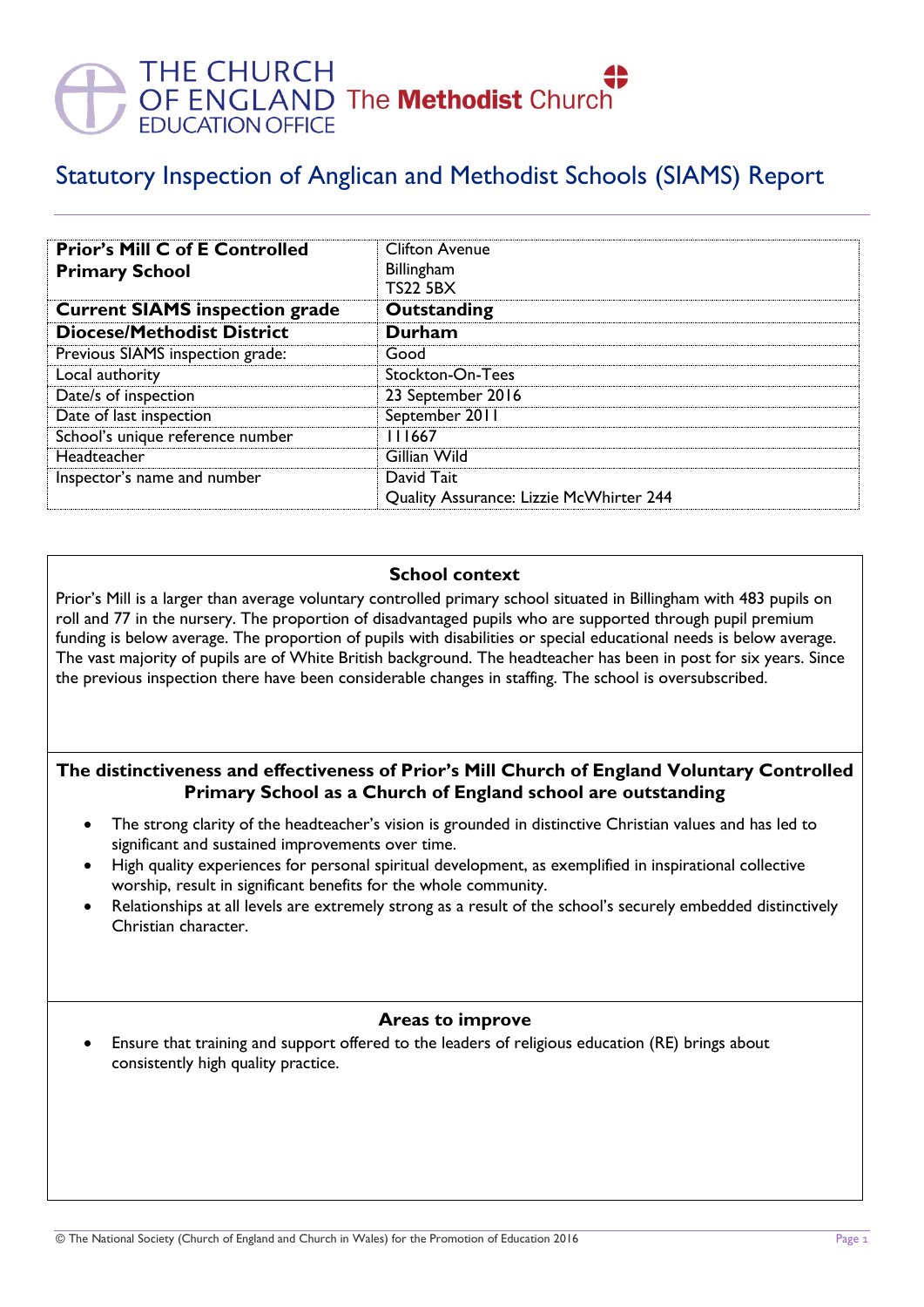## **The school, through its distinctive Christian character, is outstanding at meeting the needs of all learners**

Prior's Mill's outstanding distinctive Christian character and ethos underpin all aspects of school life. Christian values, such as service and forgiveness, rooted in Christ's teaching, are shared, understood and practised by all members of the school community. They are given the highest prominence. The way all children are respected, valued and supported as individuals to realise their individual gifts and talents makes this evident. Excellent relationships at all levels, in which the vision statement 'minds to learn, hearts to care' is made explicit, foster an effective collaborative approach to all the school achieves for its children. Children behave very well and are enthusiastic about their learning. Pupils' conversations about their learning are at a highly developed level for their age, even amongst the very youngest children. As one Reception child commented, 'we are learning and growing all of this time here'. Standards are high and a significant percentage of children in all year groups are working beyond standards that which would be typically expected for their age. This is readily attributed to the school's distinctive values, such as love, which are clearly grounded in Christian theology. These values underpin the total sum of the school's work. Parents speak very highly about the ethos of the school, noticing particularly the positive impact Christian values have on children's behaviour, wellbeing and personal development. As one parent noted, 'everything in this school comes back to values'. Children gain very good spiritual, moral, social and cultural (SMSC) development through a range of exciting learning and extra-curricular opportunities, a variety of meaningful worship experiences and valuable RE teaching. Displays around school provide excellent evidence of pupils' learning and understanding of Christianity. Leaders have addressed previous development points, resulting in pupils speaking enthusiastically about their role in both the local community and wider afield. Consequently, pupils are aware of diversity and difference within communities and celebrate these. The school correctly identifies the need to increase pupils' understanding of the global nature of Christianity. The status and teaching of RE makes a considerable contribution to Prior's Mill's Christian identity. Pupils believe RE to be both fun and challenging. As one child remarked, 'RE helps you to know about all the big steps you will take in life'. Similarly parents enthusiastically acknowledge its impact, observing, 'children never stop asking questions as a result of RE teaching'.

#### **The impact of collective worship on the school community is outstanding**

Worship is integral to the life of the school and is both inclusive and inspirational. Children know that this is a special time for reflection and celebration. As a result, they are respectful, enthused and engaged. Leaders, through a variety of approaches, most notably through the work of the Children's Worship Group, encourage pupils to participate and to offer their thoughts and prayers. They do so confidently. Consequently, worship in both the whole school and in groups is meaningful, thought provoking, relevant and enjoyable. The impact of worship on pupils is evident because they reflect thoughtfully, share enthusiastically and sing with joyful enthusiasm. Worship is distinctly Christian with themes that reflect the Anglican calendar, Bible stories, relevant whole school themes and topical issues. Pupils have an excellent understanding of Christianity, with even the youngest children meaningfully reflecting on The Holy Trinity and drawing appropriate comparisons with their personal experiences. The school's chosen Christian values, such as love and trust, give a framework for the teachings and life of Jesus. The collective worship leader links themes in worship to topics in RE and topics relevant to the school's context, thereby providing outstanding occasions for spiritual development. Worship is led, planned and delivered by teaching staff, governors, local clergy and by the children themselves. In class-led worship, the children take responsibility for preparing and leading worship. This provides a range of rich, prayerful experiences for the pupils. Worship occasions to which parents are invited are held regularly. Many choose to attend and are unanimously enthused by the experience. Time for preparation for admission to Holy Communion and for Confirmation are highly valued and are of significant benefit to the school, parish and local community. Prayer is an important aspect of daily life in the school. Consequently, pupils know the Lord's Prayer, The Grace and prayers for the end of the school day. Pupils are confident is using Anglican liturgical responses. Pupils use quiet areas for personal prayer, contributing to their developing personal spirituality. The school prayer garden and prayer rooms are cherished spaces for prayer and personal reflection. The values explored in worship impact on the school community. Pupils are eager to resolve conflict, for example, motivated by Jesus' teaching on reconciliation. A formal and regular system of evaluation and review of worship involving staff, clergy, pupils, governors and parents, ensures that worship evolves in response to feedback and is relevant to the needs of all. The school's leaders recognise the need to ensure that the wealth of evaluative information they have on the impact of collective worship leads to continued significant improvements. Recent pupil feedback and surveys show that pupils value the range of experiences for worship and reflection offered by the school. Similar feedback from parents and the clergy, demonstrate the